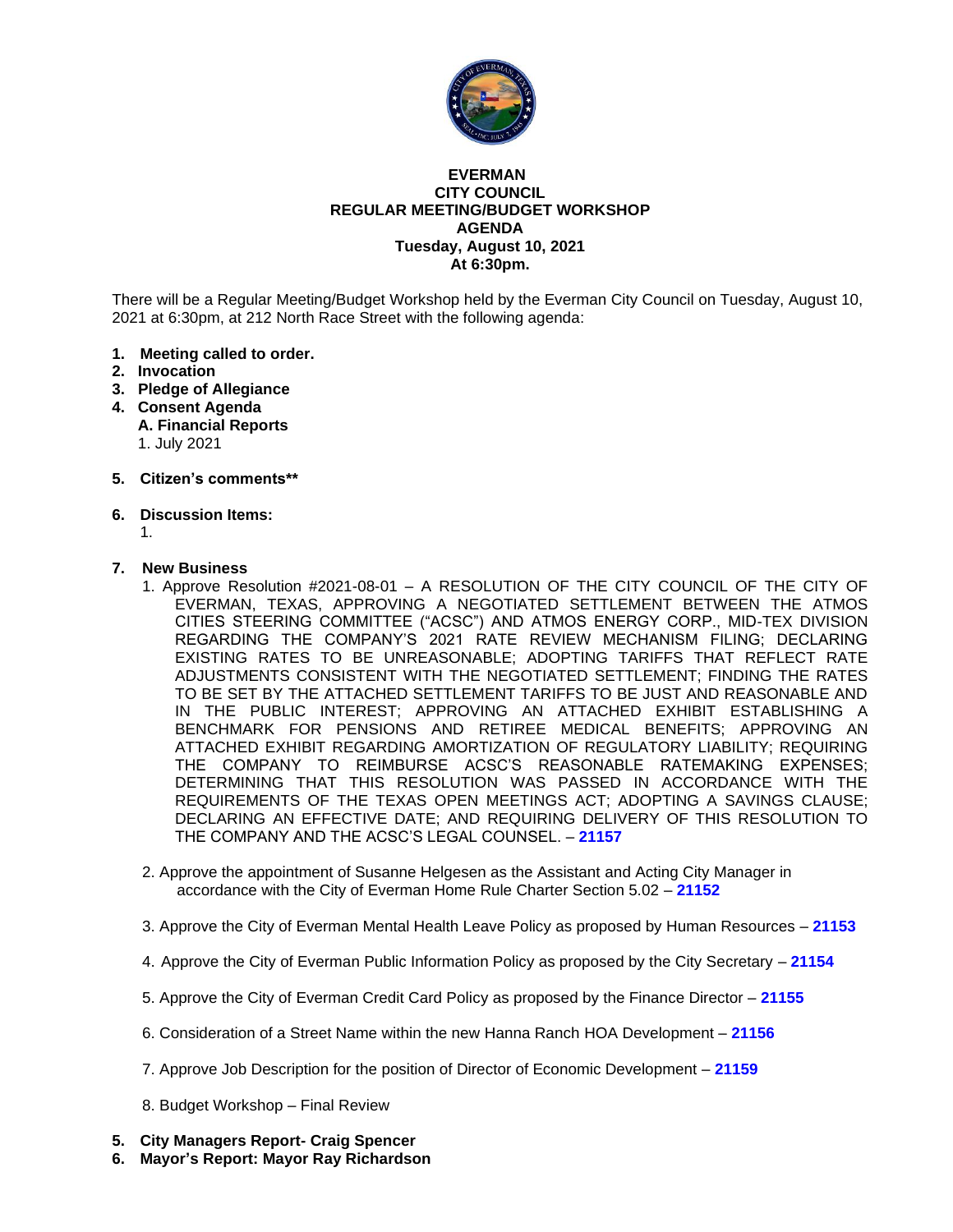#### **7. Adjourn.**

*I hereby certify that this agenda was posted on the City of Everman bulletin board at or before 5:00 p.m. on Friday August 6, 2021.*

Nili Rk

\_\_\_\_\_\_\_\_\_\_\_\_\_\_\_\_\_\_\_\_\_\_ Mindi Parks City Secretary

*Citizens may watch city council meetings live on YouTube. A link to the City of Everman YouTube channel is provided on the city website at: [www.evermantx.us/government/citycouncil/](http://www.evermantx.us/government/citycouncil/)*

*Pursuant to Section 551.071, Chapter 551 of the Texas Government Code, Council reserves the right to convene into Executive Session(s) from time to time as deemed necessary during this meeting, to receive advice from its attorney on any posted agenda item, as permitted by law. Additionally, Council may convene into Executive Session to discuss the following:*

- *A. Section 551.071 – Pending or Contemplated Litigation or to Seek Advice of the City Attorney.*
- *B. Section 551.072 – Purchase, Sale, Exchange, Lease, or Value of Real Property.*
- *C. Section 551.073 – Deliberation Regarding Prospective Gift.*
- *D. Section 551.074 – Personnel Matters.*
- *E. Section 551.087 – Deliberation Regarding Economic Development Negotiations.*
- *F. Section 551.089 – Deliberations Regarding Security Devices or Security Audits.*

*\*\*Citizens wishing to submit written comments should e-mail the City Secretary at [mparks@evermantx.net.](mailto:mparks@evermantx.net) Comments that are received at least one-hour prior to the start of the meeting will be provided to all council members.* 

*\*\*According to the City of Everman Policy on Governance Process, individual citizen comments will be restricted to three (3) minutes unless otherwise determined by a majority vote of the Council. The Mayor is responsible to enforce the time limit. Citizens may address City Council either during the Citizen Comments portion of the meeting or during deliberation of a listed agenda item. City Council is only permitted by law to discuss items that are listed on the agenda. Citizens wishing to make comments should notify the City Secretary as soon as possible.* 

*City Hall is wheelchair accessible. Parking spaces for disabled citizens are available. Requests for sign interpretative services must be made 48 hours prior to the meeting. To make arrangements, call 817.293.0525 or TDD 1.800.RELAY TX, 1.800.735.2989.*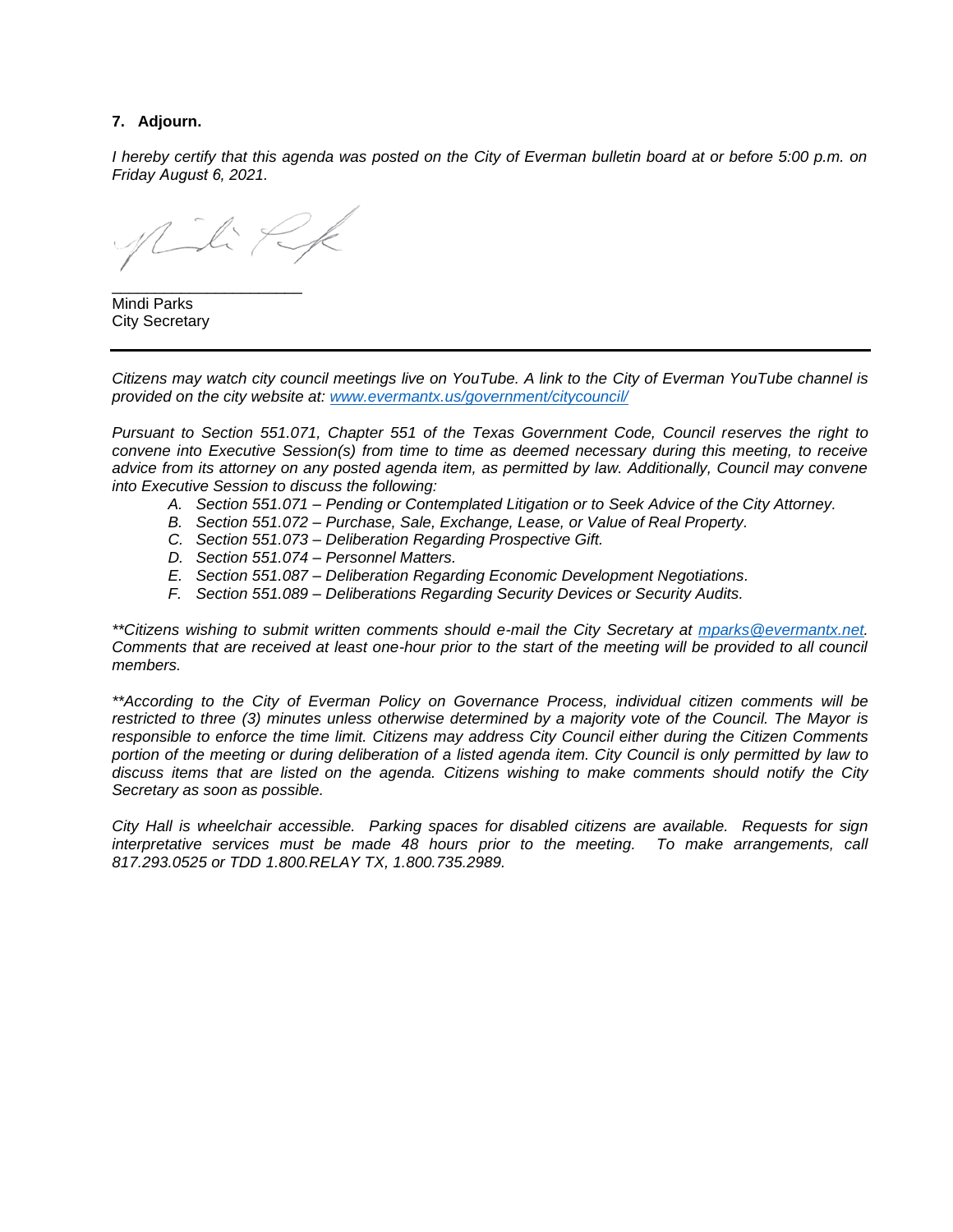<span id="page-2-0"></span>

# **Everman City Council Agenda Request**

| <b>Agenda Tracking Number</b> | 21157                                                                                                                                                                                                                                                                                                                                                                                                                                                                                                                                                                                                                                                                                                                                                                                                                                                                                                                                                                                                                                                                                                                                              |
|-------------------------------|----------------------------------------------------------------------------------------------------------------------------------------------------------------------------------------------------------------------------------------------------------------------------------------------------------------------------------------------------------------------------------------------------------------------------------------------------------------------------------------------------------------------------------------------------------------------------------------------------------------------------------------------------------------------------------------------------------------------------------------------------------------------------------------------------------------------------------------------------------------------------------------------------------------------------------------------------------------------------------------------------------------------------------------------------------------------------------------------------------------------------------------------------|
| <b>TYPE:</b>                  | <b>Consideration and Possible Action</b>                                                                                                                                                                                                                                                                                                                                                                                                                                                                                                                                                                                                                                                                                                                                                                                                                                                                                                                                                                                                                                                                                                           |
| <b>SUBJECT:</b>               | Approve Resolution #2021-08-01 - A RESOLUTION OF THE<br>CITY COUNCIL OF THE CITY OF EVERMAN, TEXAS,<br>APPROVING A NEGOTIATED SETTLEMENT BETWEEN THE<br>ATMOS CITIES STEERING COMMITTEE ("ACSC") AND<br>ATMOS ENERGY CORP., MID-TEX DIVISION REGARDING<br>THE COMPANY'S 2021 RATE REVIEW MECHANISM FILING;<br>DECLARING EXISTING RATES TO BE UNREASONABLE;<br>ADOPTING TARIFFS THAT REFLECT RATE ADJUSTMENTS<br>CONSISTENT WITH THE NEGOTIATED SETTLEMENT;<br>FINDING THE RATES TO BE SET BY THE ATTACHED<br>SETTLEMENT TARIFFS TO BE JUST AND REASONABLE<br>AND IN THE PUBLIC INTEREST; APPROVING AN ATTACHED<br>EXHIBIT ESTABLISHING A BENCHMARK FOR PENSIONS<br>AND RETIREE MEDICAL BENEFITS; APPROVING AN<br>ATTACHED EXHIBIT REGARDING AMORTIZATION OF<br>REGULATORY LIABILITY; REQUIRING THE COMPANY TO<br>REIMBURSE ACSC'S REASONABLE RATEMAKING<br>EXPENSES; DETERMINING THAT THIS RESOLUTION WAS<br>PASSED IN ACCORDANCE WITH THE REQUIREMENTS OF<br>THE TEXAS OPEN MEETINGS ACT; ADOPTING A SAVINGS<br>CLAUSE; DECLARING AN EFFECTIVE DATE; AND<br>REQUIRING DELIVERY OF THIS RESOLUTION TO THE<br>COMPANY AND THE ACSC'S LEGAL COUNSEL. |

**What date would you like to have this** Tuesday, August 10, 2021 **item added:**

### **RECOMMENDATION:**

It is recommended that the Everman City Council adopt the attached resolution.

### **DISCUSSION:**

Please see the attached staff report.

### **ATTACHMENTS:**



2019 FAQs RE ATMOS [RRM.pdf](https://www.jotform.com/uploads/Cspencer101/202613509372047/5040074008314325680/2019%20FAQs%20RE%20ATMOS%20RRM.pdf)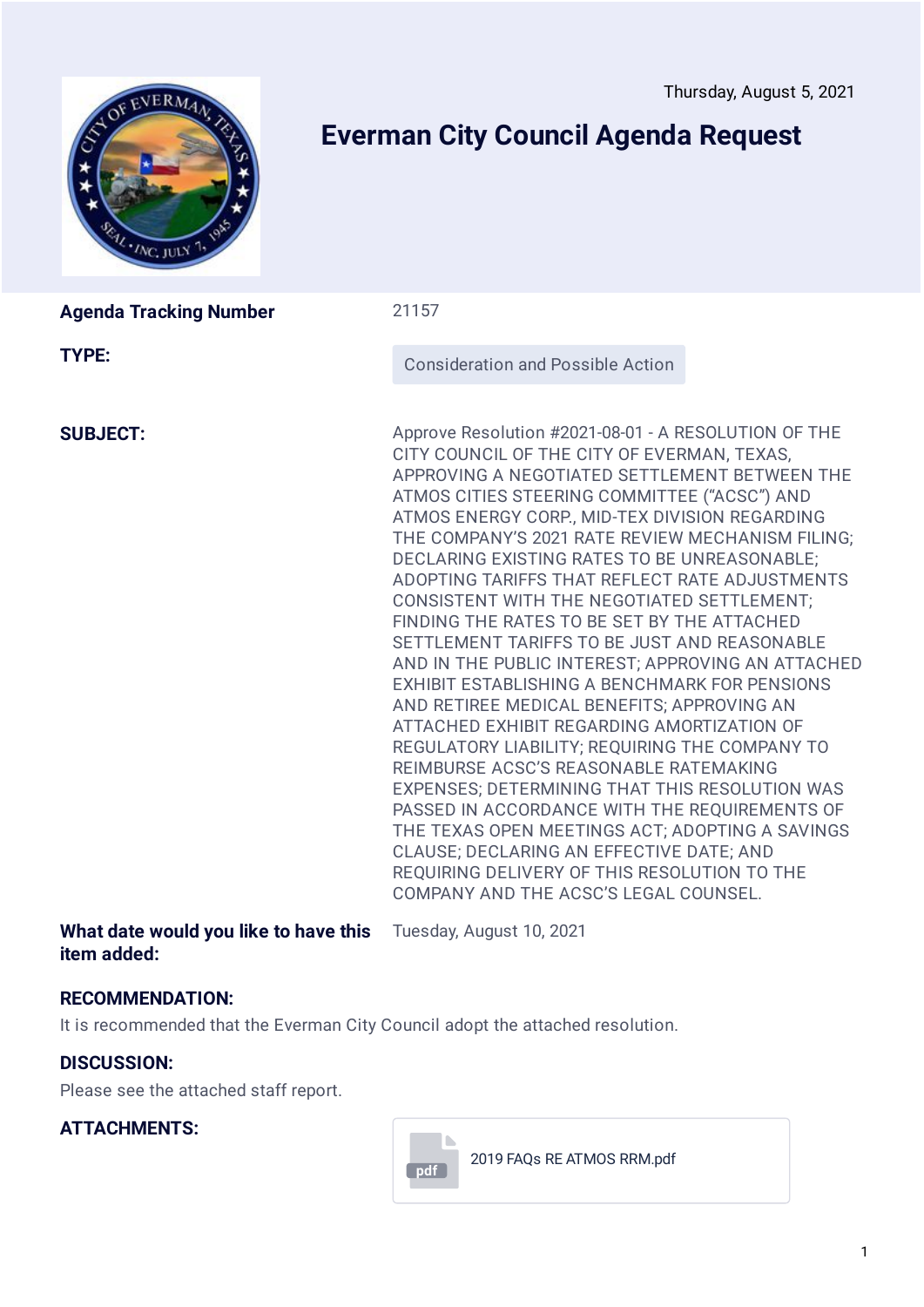|                                                   | 2021 Atmos Mid-Tex RRM Settlement Resolu<br>pdf |  |
|---------------------------------------------------|-------------------------------------------------|--|
|                                                   | Staff Report.pdf<br>pdf                         |  |
| <b>Submitted for City Manager's Office</b><br>by: | Lloyd Gosselink                                 |  |

**Originating Department:** ASCS Attorney

**Originating Department Head:** C. W. Spencer

2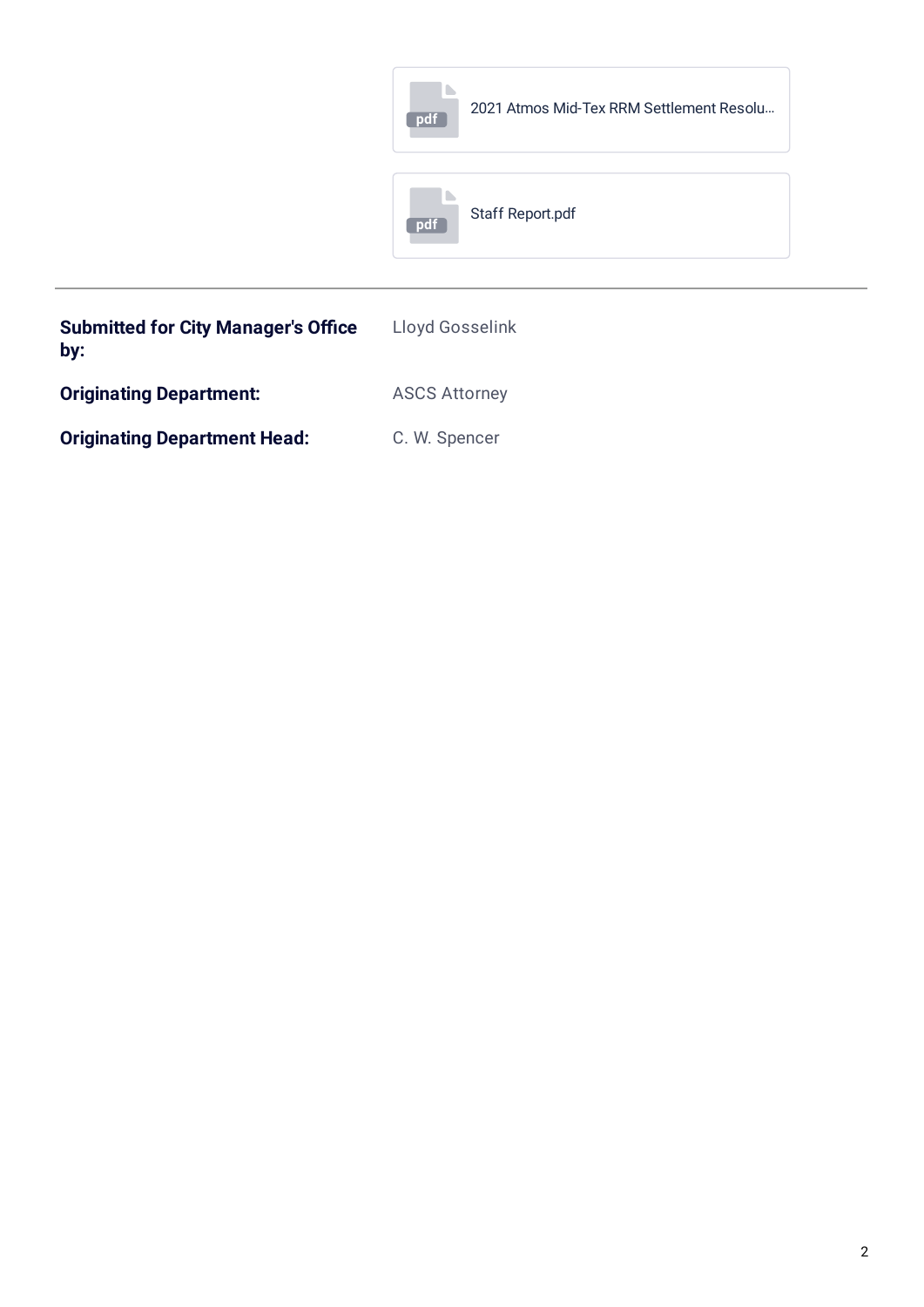<span id="page-4-0"></span>

# **Everman City Council Agenda Request**

| <b>Agenda Tracking Number</b>                                                                      | 21152                                                                                                                                                            |  |
|----------------------------------------------------------------------------------------------------|------------------------------------------------------------------------------------------------------------------------------------------------------------------|--|
| TYPE:                                                                                              | <b>Consideration and Possible Action</b>                                                                                                                         |  |
| <b>SUBJECT:</b>                                                                                    | Approve the appointment of Susanne Helgesen as the<br>Assistant and Acting City Manager in accordance with the<br>City of Everman Home Rule Charter Section 5.02 |  |
| What date would you like to have this<br>item added:                                               | Tuesday, August 10, 2021                                                                                                                                         |  |
| <b>RECOMMENDATION:</b><br>It is recommended that the Everman City Council approve this appointment |                                                                                                                                                                  |  |
| <b>DISCUSSION:</b><br>Please see the attached Letter of Designation                                |                                                                                                                                                                  |  |

### **ATTACHMENTS:**

| . <i>. .</i>                                      | Letter of Designation.pdf<br>pdf |
|---------------------------------------------------|----------------------------------|
| <b>Submitted for City Manager's Office</b><br>by: | C. W. Spencer                    |

**Originating Department Head:** C. W. Spencer

**Originating Department:** City Manager's Office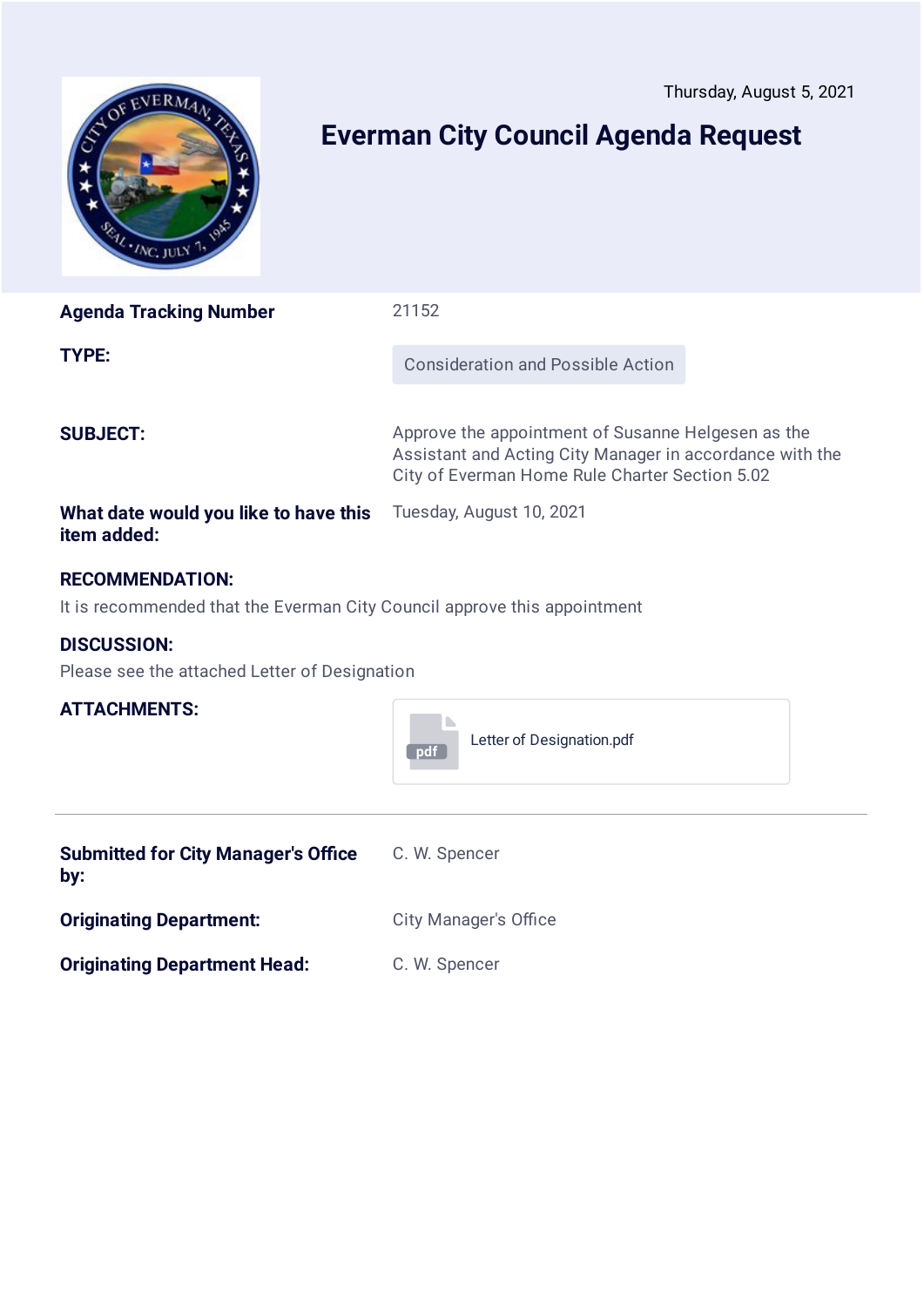<span id="page-5-0"></span>

# **Everman City Council Agenda Request**

**Agenda Tracking Number** 21153 **TYPE:** Consideration and Possible Action **SUBJECT:** Approved the City of Everman Mental Health Leave Policy as proposed by Human Resources

#### **What date would you like to have this item added:**

Tuesday, August 10, 2021

### **RECOMMENDATION:**

It is recommended that the Everman City Council approve the Mental Health Leave Policy as proposed by Human Resources.

### **DISCUSSION:**

Legislative changes have required municipalities to adopt a Mental Health Leave Policy prior to September 1st, 2021, that affords this benefit specifically to Police Officers. Human Resources Director has drafted a policy that meets this guidelines. It is my recommendation that this policy be extended to cover all first responders, not just Police Officers. The attached policy, if approved by council, will cover all first responder personnel for the City of Everman.

### **ATTACHMENTS:**

|                                                   | Mental Health Leave.pdf<br>pdf  |
|---------------------------------------------------|---------------------------------|
| <b>Submitted for City Manager's Office</b><br>by: | Jennifer Nateros                |
| <b>Originating Department:</b>                    | <b>Human Resources Director</b> |
| <b>Originating Department Head:</b>               | <b>Jennifer Nateros</b>         |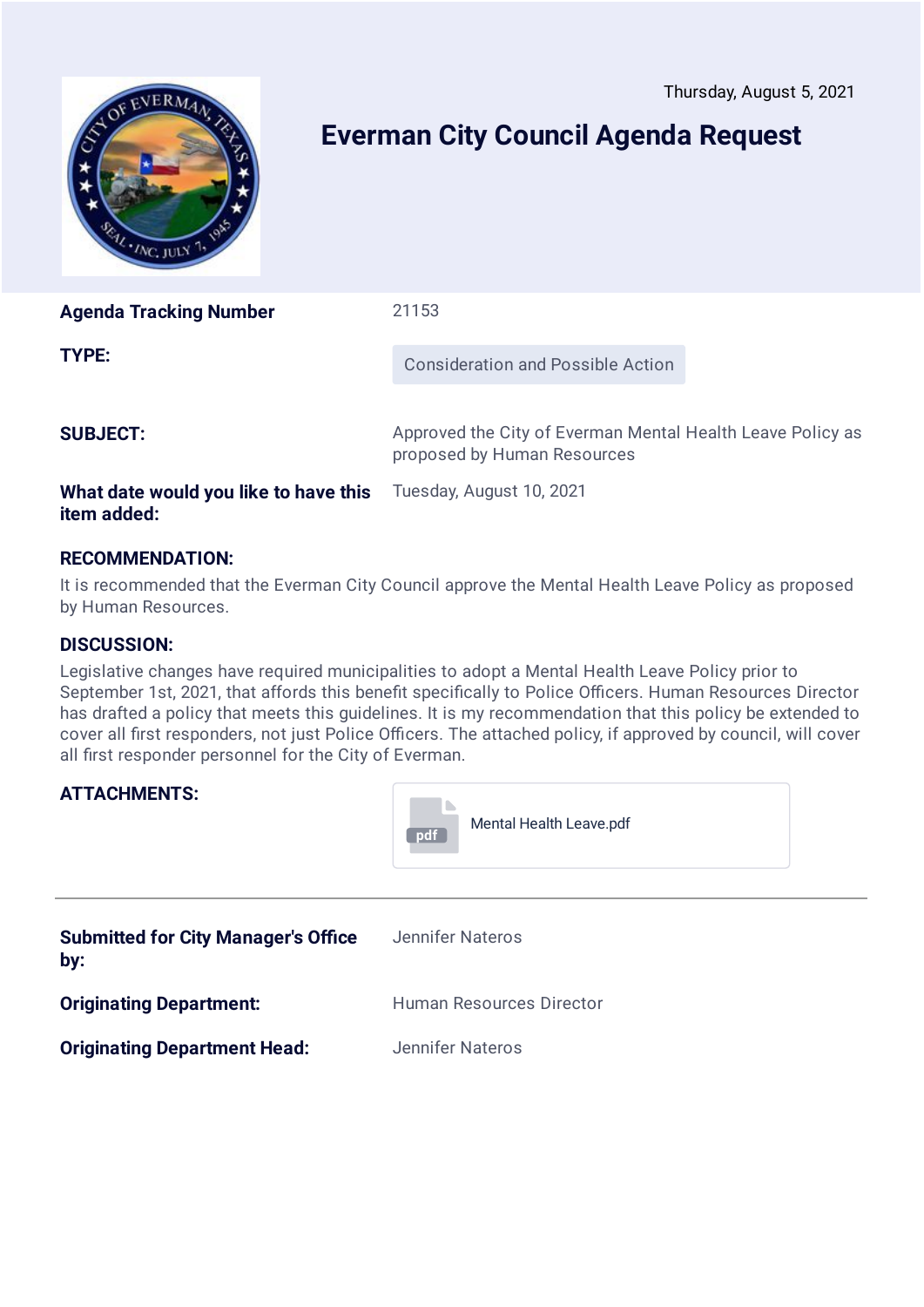<span id="page-6-0"></span>

# **Everman City Council Agenda Request**

**Agenda Tracking Number** 21154

**TYPE:** Consideration and Possible Action

**SUBJECT:** Approve the City of Everman Public Information Policy as proposed by the City Secretary

### **What date would you like to have this item added:**

Tuesday, August 10, 2021

### **RECOMMENDATION:**

It is recommended that the Everman City Council approve the attached policy.

### **DISCUSSION:**

**ATTACHMENTS:**

Currently, the City of Everman does not have a policy or procedure related to public information requests. It is recommended that the City of Everman adopt a policy/procedure for such requests. The attached policy come recommended by the City Attorney.

| pdf | <b>Public Information Policy.pdf</b> |
|-----|--------------------------------------|
|-----|--------------------------------------|

| <b>Submitted for City Manager's Office</b><br>by: | Mindi Parks           |
|---------------------------------------------------|-----------------------|
| <b>Originating Department:</b>                    | <b>City Secretary</b> |
| <b>Originating Department Head:</b>               | Mindi Parks           |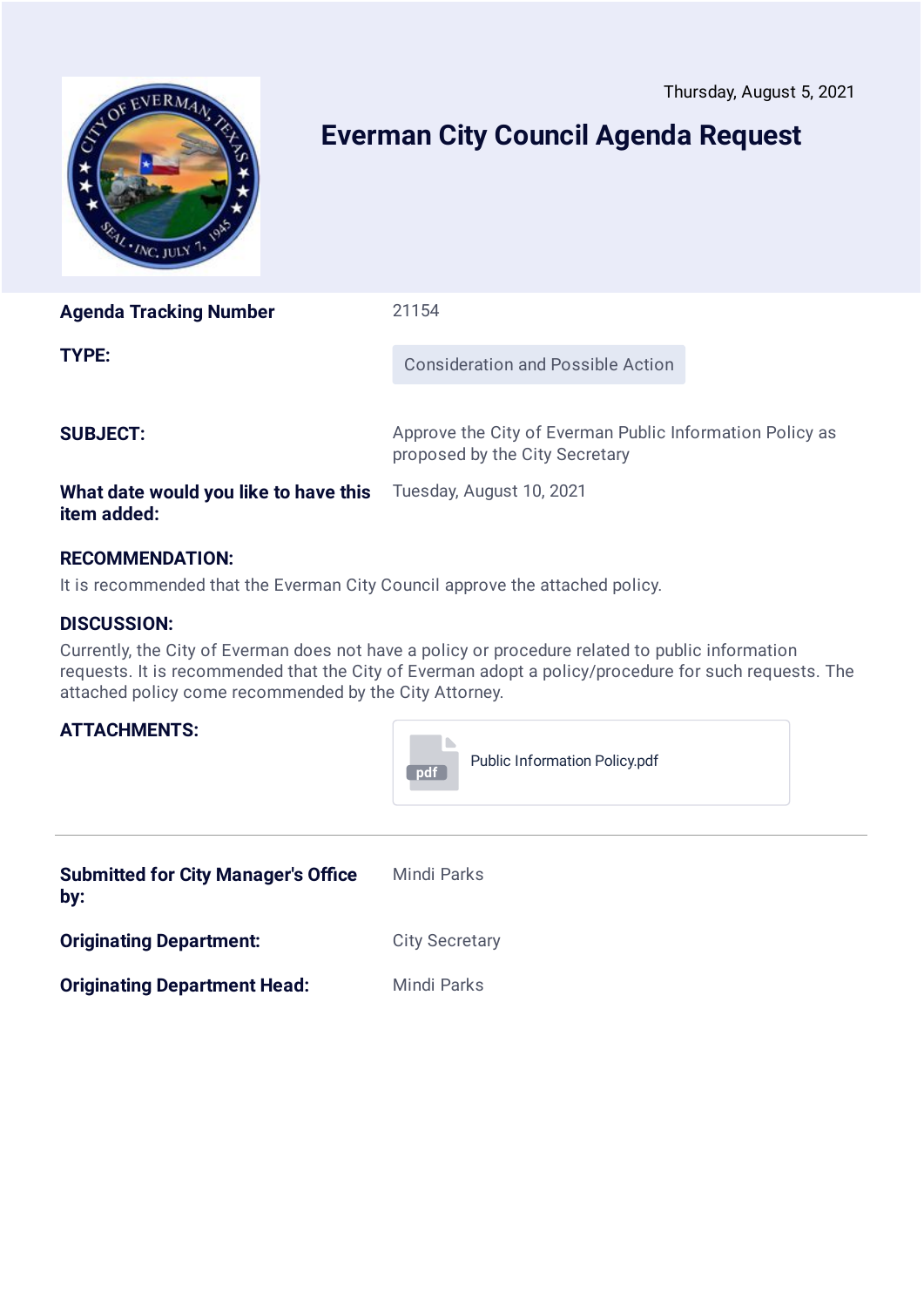<span id="page-7-0"></span>

# **Everman City Council Agenda Request**

**Agenda Tracking Number** 21155 **TYPE:** Consideration and Possible Action **SUBJECT:** Approved the City of Everman Credit Card Policy as proposed by the Finance Director

### **What date would you like to have this item added:**

Tuesday, August 10, 2021

### **RECOMMENDATION:**

It is recommended that the Everman City Council approve the attached policy

### **DISCUSSION:**

**ATTACHMENTS:**

Currently, the City of Everman does not have a policy that is specific to the issuance and usage of a city credit card. This is a draft policy for the City Council to review and consider. If this policy is approved as an independent policy, it will be incorporated into future personnel/finance policies.



| <b>Submitted for City Manager's Office</b><br>by: | Susanne Helgesen        |
|---------------------------------------------------|-------------------------|
| <b>Originating Department:</b>                    | <b>Finance Director</b> |
| <b>Originating Department Head:</b>               | Susanne Helgesen        |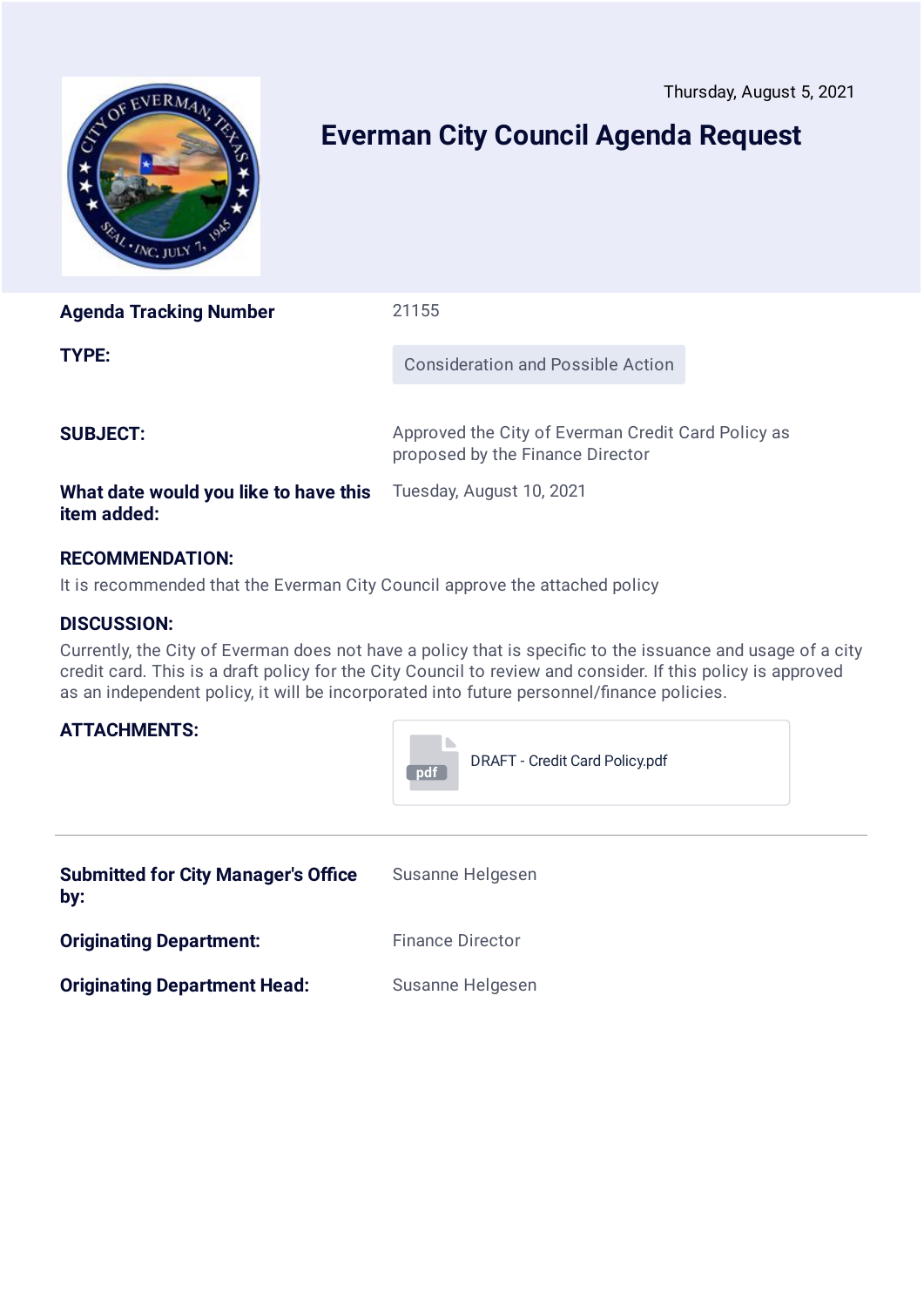<span id="page-8-0"></span>

# **Everman City Council Agenda Request**

**Agenda Tracking Number** 21156

**TYPE:** Consideration and Possible Action

**SUBJECT:** Consideration of Street Name within the new Hanna Ranch HOA Developpment

#### **What date would you like to have this** Tuesday, August 10, 2021 **item added:**

### **RECOMMENDATION:**

No recommendation at this time

### **DISCUSSION:**

City Council is being asked to deliberate on an appropriate name for a new street that is being constructed within the Hanna Ranch HOA Development.

Motion needs to state, "I make a motion that we name the new available street within the Hanna Ranch HOA Development \_\_\_\_\_\_\_\_\_\_\_\_\_\_\_\_\_\_\_\_\_\_\_\_\_\_\_"

| <b>Submitted for City Manager's Office</b><br>by: | C. W. Spencer       |
|---------------------------------------------------|---------------------|
| <b>Originating Department:</b>                    | <b>City Manager</b> |
| <b>Originating Department Head:</b>               | C. W. Spencer       |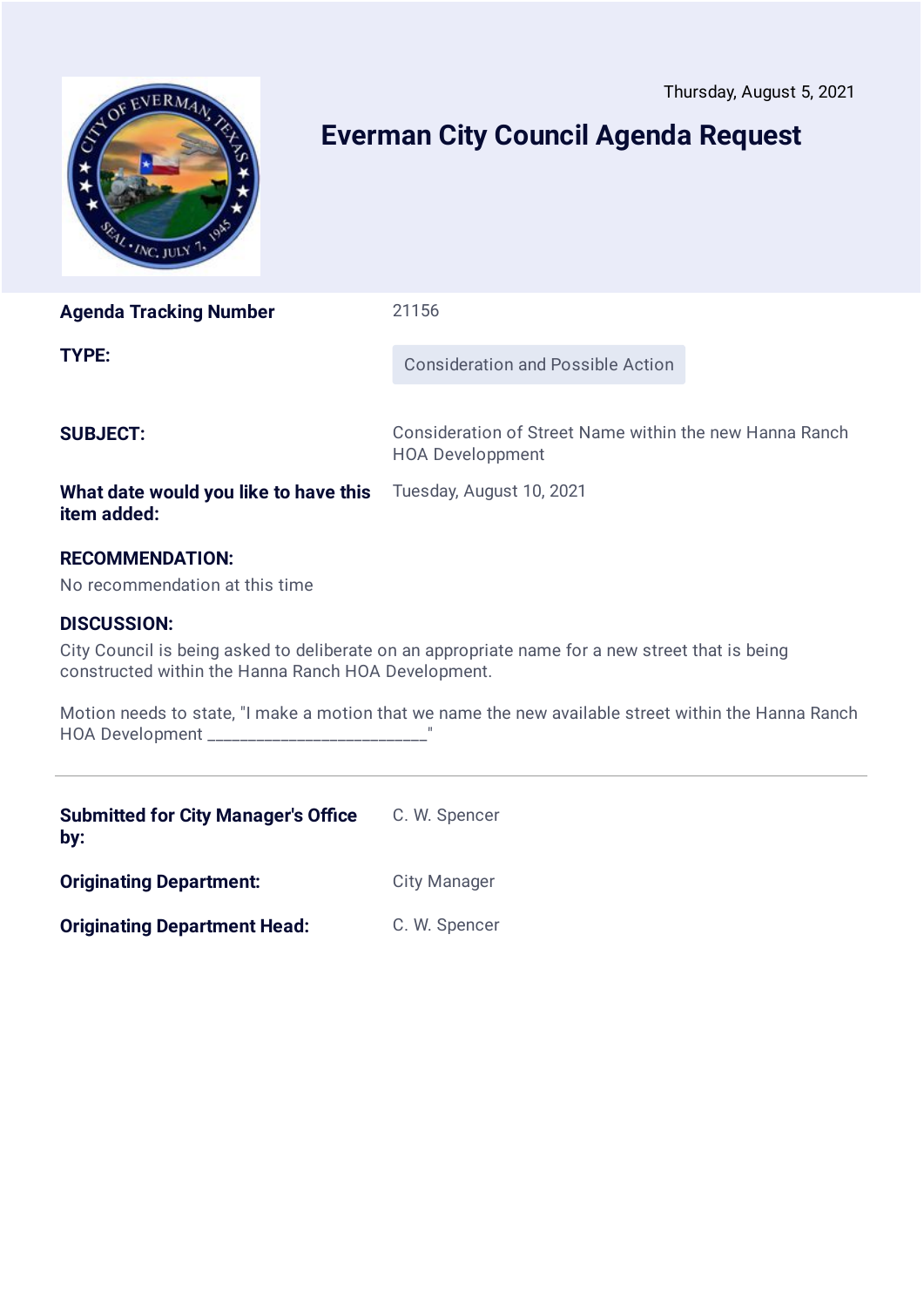<span id="page-9-0"></span>

# **Everman City Council Agenda Request**

| <b>Agenda Tracking Number</b>                        | 21159                                                                                  |
|------------------------------------------------------|----------------------------------------------------------------------------------------|
| <b>TYPE:</b>                                         | <b>Consideration and Possible Action</b>                                               |
| <b>SUBJECT:</b>                                      | Approve Job Description for the position of Director of<br><b>Economic Development</b> |
| What date would you like to have this<br>item added: | Tuesday, August 10, 2021                                                               |

### **DISCUSSION:**

In accordance with guidance received from City Council, attached is an updated proposed job description for the position of Director of Economic Development.

#### **ATTACHMENTS:**



| <b>Submitted for City Manager's Office</b><br>by: | C. W. Spencer       |
|---------------------------------------------------|---------------------|
| <b>Originating Department:</b>                    | <b>City Manager</b> |
| <b>Originating Department Head:</b>               | C. W. Spencer       |